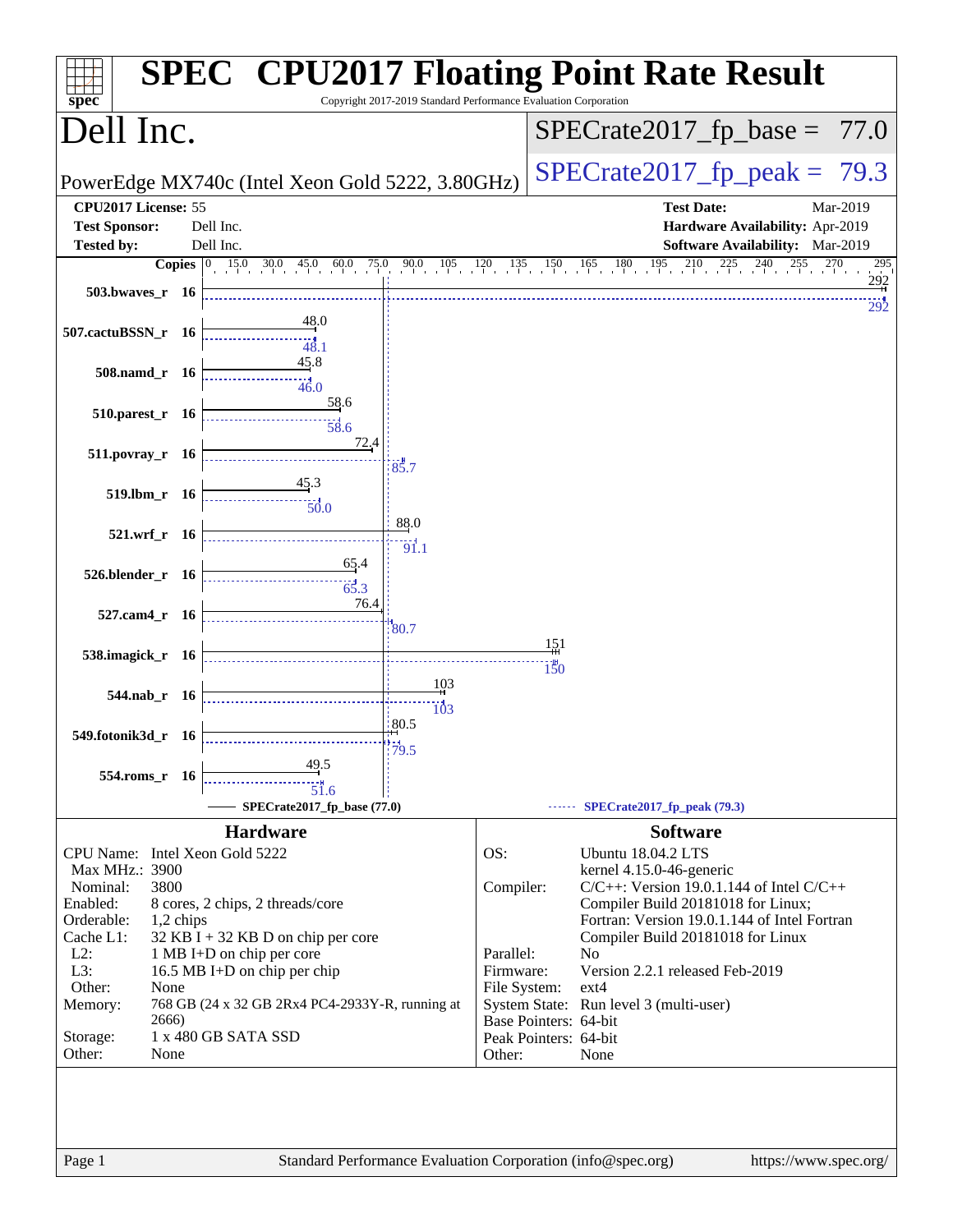|                                                                                    |                                  | <b>SPEC CPU2017 Floating Point Rate Result</b> |       |                                                                 |       |                |       |               |                |              |                   |              |                                        |              |
|------------------------------------------------------------------------------------|----------------------------------|------------------------------------------------|-------|-----------------------------------------------------------------|-------|----------------|-------|---------------|----------------|--------------|-------------------|--------------|----------------------------------------|--------------|
| spec                                                                               |                                  |                                                |       | Copyright 2017-2019 Standard Performance Evaluation Corporation |       |                |       |               |                |              |                   |              |                                        |              |
| Dell Inc.<br>$SPECTate2017_fp\_base = 77.0$                                        |                                  |                                                |       |                                                                 |       |                |       |               |                |              |                   |              |                                        |              |
| $SPECTate2017_fp\_peak = 79.3$<br>PowerEdge MX740c (Intel Xeon Gold 5222, 3.80GHz) |                                  |                                                |       |                                                                 |       |                |       |               |                |              |                   |              |                                        |              |
| CPU2017 License: 55                                                                |                                  |                                                |       |                                                                 |       |                |       |               |                |              | <b>Test Date:</b> |              | Mar-2019                               |              |
| <b>Test Sponsor:</b>                                                               | Dell Inc.                        |                                                |       |                                                                 |       |                |       |               |                |              |                   |              | Hardware Availability: Apr-2019        |              |
| <b>Tested by:</b>                                                                  | Dell Inc.                        |                                                |       |                                                                 |       |                |       |               |                |              |                   |              | <b>Software Availability:</b> Mar-2019 |              |
| <b>Results Table</b>                                                               |                                  |                                                |       |                                                                 |       |                |       |               |                |              |                   |              |                                        |              |
|                                                                                    |                                  |                                                |       | <b>Base</b>                                                     |       |                |       |               |                |              | <b>Peak</b>       |              |                                        |              |
| <b>Benchmark</b>                                                                   | <b>Copies</b>                    | <b>Seconds</b>                                 | Ratio | <b>Seconds</b>                                                  | Ratio | <b>Seconds</b> | Ratio | <b>Copies</b> | <b>Seconds</b> | <b>Ratio</b> | <b>Seconds</b>    | <b>Ratio</b> | <b>Seconds</b>                         | <b>Ratio</b> |
| 503.bwaves_r                                                                       | 16                               | 550                                            | 292   | 549                                                             | 292   | 552            | 290   | 16            | 552            | 291          | 550               | <u>292</u>   | 550                                    | 292          |
| 507.cactuBSSN r                                                                    | 16                               | 423                                            | 47.9  | 422                                                             | 48.0  | 420            | 48.2  | 16            | 420            | 48.2         | 421               | 48.1         | 424                                    | 47.8         |
| $508$ .namd $r$                                                                    | 16                               | 332                                            | 45.8  | 332                                                             | 45.8  | 332            | 45.9  | 16            | 330            | 46.0         | 329               | 46.1         | 330                                    | 46.0         |
| $510.parest_r$                                                                     | 16                               | 713                                            | 58.7  | 714                                                             | 58.6  | 717            | 58.4  | 16            | 715            | 58.6         | 716               | 58.5         | 714                                    | 58.6         |
| 511.povray_r                                                                       | 16                               | 516                                            | 72.4  | 517                                                             | 72.2  | 515            | 72.6  | 16            | 434            | 86.1         | 439               | 85.2         | 436                                    | 85.7         |
| 519.lbm r                                                                          | 16                               | 372                                            | 45.3  | 373                                                             | 45.2  | 372            | 45.3  | 16            | 336            | 50.2         | 338               | 49.8         | 337                                    | 50.0         |
| $521.wrf$ r                                                                        | 16                               | 408                                            | 87.9  | 407                                                             | 88.2  | 407            | 88.0  | 16            | 394            | 91.0         | 394               | 91.1         | 393                                    | 91.3         |
| 526.blender r                                                                      | 16                               | 373                                            | 65.4  | 373                                                             | 65.3  | 373            | 65.4  | 16            | 374            | 65.2         | 373               | 65.4         | 373                                    | 65.3         |
| 527.cam4 r                                                                         | 16                               | 367                                            | 76.3  | 362                                                             | 77.3  | 366            | 76.4  | 16            | 353            | 79.4         | 346               | 80.9         | 347                                    | 80.7         |
| 538.imagick r                                                                      | 16                               | 264                                            | 151   | 262                                                             | 152   | 266            | 150   | 16            | 266            | 150          | 263               | 152          | 265                                    | 150          |
| 544.nab r                                                                          | 16                               | 265                                            | 102   | 261                                                             | 103   | 261            | 103   | 16            | 262            | 103          | 262               | 103          | 261                                    | 103          |
| 549.fotonik3d r                                                                    | 16                               | 808                                            | 77.2  | 751                                                             | 83.1  | 775            | 80.5  | 16            | 740            | 84.2         | 785               | 79.5         | 801                                    | 77.8         |
| 554.roms_r                                                                         | 16                               | 514                                            | 49.5  | 513                                                             | 49.6  | 516            | 49.3  | 16            | 493            | 51.6         | 503               | 50.6         | 492                                    | 51.6         |
| $SPECrate2017_fp\_base =$                                                          |                                  |                                                | 77.0  |                                                                 |       |                |       |               |                |              |                   |              |                                        |              |
|                                                                                    | $SPECrate2017$ fp peak =<br>79.3 |                                                |       |                                                                 |       |                |       |               |                |              |                   |              |                                        |              |

Results appear in the [order in which they were run.](http://www.spec.org/auto/cpu2017/Docs/result-fields.html#RunOrder) Bold underlined text [indicates a median measurement.](http://www.spec.org/auto/cpu2017/Docs/result-fields.html#Median)

### **[Submit Notes](http://www.spec.org/auto/cpu2017/Docs/result-fields.html#SubmitNotes)**

 The numactl mechanism was used to bind copies to processors. The config file option 'submit' was used to generate numactl commands to bind each copy to a specific processor. For details, please see the config file.

## **[Operating System Notes](http://www.spec.org/auto/cpu2017/Docs/result-fields.html#OperatingSystemNotes)**

Stack size set to unlimited using "ulimit -s unlimited"

## **[General Notes](http://www.spec.org/auto/cpu2017/Docs/result-fields.html#GeneralNotes)**

Environment variables set by runcpu before the start of the run: LD\_LIBRARY\_PATH = "/home/cpu2017/lib/ia32:/home/cpu2017/lib/intel64"

 Binaries compiled on a system with 1x Intel Core i9-7900X CPU + 32GB RAM memory using Redhat Enterprise Linux 7.5 NA: The test sponsor attests, as of date of publication, that CVE-2017-5754 (Meltdown) is mitigated in the system as tested and documented. Yes: The test sponsor attests, as of date of publication, that CVE-2017-5753 (Spectre variant 1) is mitigated in the system as tested and documented. Yes: The test sponsor attests, as of date of publication, that CVE-2017-5715 (Spectre variant 2) is mitigated in the system as tested and documented. Transparent Huge Pages enabled by default Prior to runcpu invocation

**(Continued on next page)**

|        | (Continued on next page)                                    |                       |
|--------|-------------------------------------------------------------|-----------------------|
| Page 2 | Standard Performance Evaluation Corporation (info@spec.org) | https://www.spec.org/ |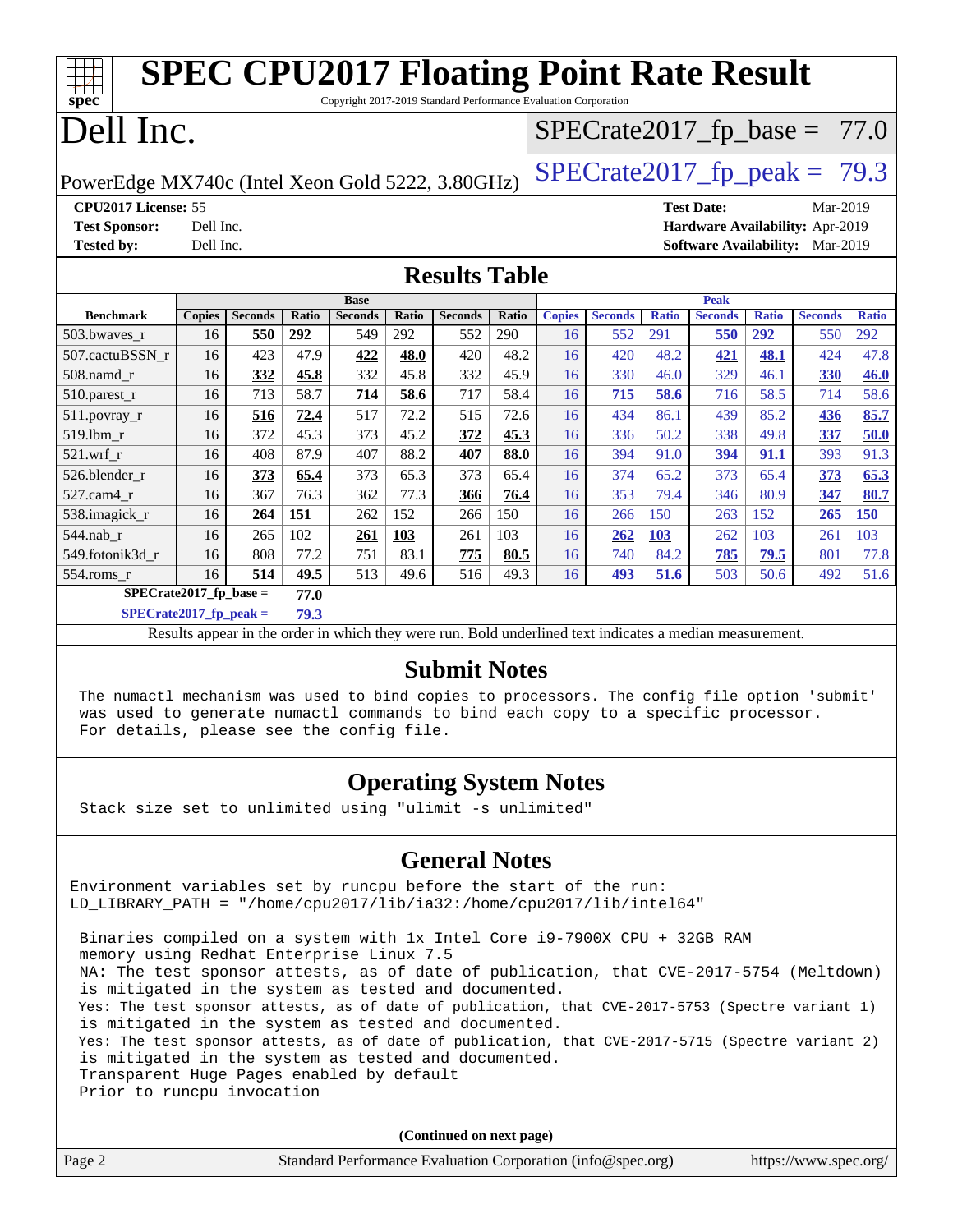| <b>SPEC CPU2017 Floating Point Rate Result</b>                                                                                                                                                                                                                                                                                                                                                                                                                                                                                                                                                                                                                         |                                                                                                     |
|------------------------------------------------------------------------------------------------------------------------------------------------------------------------------------------------------------------------------------------------------------------------------------------------------------------------------------------------------------------------------------------------------------------------------------------------------------------------------------------------------------------------------------------------------------------------------------------------------------------------------------------------------------------------|-----------------------------------------------------------------------------------------------------|
| spec <sup>®</sup><br>Copyright 2017-2019 Standard Performance Evaluation Corporation<br>Dell Inc.                                                                                                                                                                                                                                                                                                                                                                                                                                                                                                                                                                      | $SPECrate2017_fp\_base = 77.0$                                                                      |
| PowerEdge MX740c (Intel Xeon Gold 5222, 3.80GHz)                                                                                                                                                                                                                                                                                                                                                                                                                                                                                                                                                                                                                       | $SPECTate2017_fp\_peak = 79.3$                                                                      |
| CPU2017 License: 55<br><b>Test Sponsor:</b><br>Dell Inc.<br><b>Tested by:</b><br>Dell Inc.                                                                                                                                                                                                                                                                                                                                                                                                                                                                                                                                                                             | <b>Test Date:</b><br>Mar-2019<br>Hardware Availability: Apr-2019<br>Software Availability: Mar-2019 |
| <b>General Notes (Continued)</b>                                                                                                                                                                                                                                                                                                                                                                                                                                                                                                                                                                                                                                       |                                                                                                     |
| Filesystem page cache synced and cleared with:<br>sync; echo 3><br>/proc/sys/vm/drop_caches<br>runcpu command invoked through numactl i.e.:<br>numactl --interleave=all runcpu <etc></etc>                                                                                                                                                                                                                                                                                                                                                                                                                                                                             |                                                                                                     |
| <b>Platform Notes</b><br>BIOS settings:                                                                                                                                                                                                                                                                                                                                                                                                                                                                                                                                                                                                                                |                                                                                                     |
| ADDDC setting disabled<br>Sub NUMA Cluster enabled<br>Virtualization Technology disabled<br>DCU Streamer Prefetcher enabled<br>System Profile set to Custom<br>CPU Performance set to Maximum Performance<br>C States set to Autonomous<br>C1E disabled<br>Uncore Frequency set to Dynamic<br>Energy Efficiency Policy set to Performance<br>Memory Patrol Scrub disabled<br>Logical Processor enabled<br>CPU Interconnect Bus Link Power Management disabled<br>PCI ASPM L1 Link Power Management disabled<br>Sysinfo program /home/cpu2017/bin/sysinfo<br>Rev: r5974 of 2018-05-19 9bcde8f2999c33d61f64985e45859ea9<br>running on intel-sut Tue Apr 30 21:37:06 2019 |                                                                                                     |
| SUT (System Under Test) info as seen by some common utilities.<br>For more information on this section, see<br>https://www.spec.org/cpu2017/Docs/config.html#sysinfo                                                                                                                                                                                                                                                                                                                                                                                                                                                                                                   |                                                                                                     |
| From /proc/cpuinfo<br>model name: Intel(R) Xeon(R) Gold 5222 CPU @ 3.80GHz<br>2 "physical id"s (chips)<br>16 "processors"<br>cores, siblings (Caution: counting these is hw and system dependent. The following<br>excerpts from /proc/cpuinfo might not be reliable. Use with caution.)<br>cpu cores $: 4$<br>siblings : 8<br>physical 0: cores 2 5 8 13<br>physical 1: cores 5 8 9 13                                                                                                                                                                                                                                                                                |                                                                                                     |
| From 1scpu:<br>Architecture:<br>x86 64<br>CPU op-mode(s): $32-bit$ , 64-bit<br>Little Endian<br>Byte Order:<br>CPU(s):<br>16                                                                                                                                                                                                                                                                                                                                                                                                                                                                                                                                           |                                                                                                     |
| (Continued on next page)                                                                                                                                                                                                                                                                                                                                                                                                                                                                                                                                                                                                                                               |                                                                                                     |

Page 3 Standard Performance Evaluation Corporation [\(info@spec.org\)](mailto:info@spec.org) <https://www.spec.org/>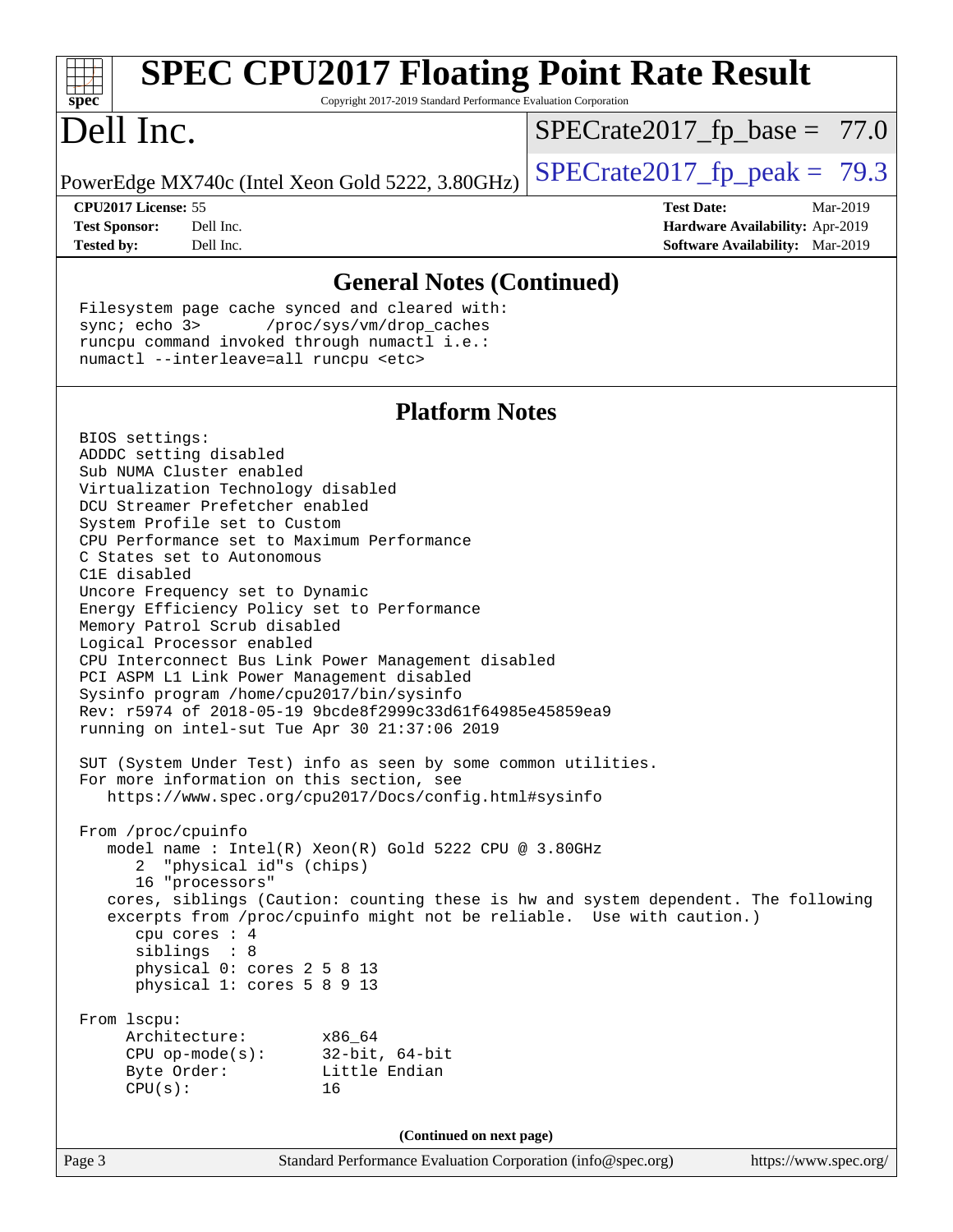| $spec^*$                                                                                                                                                                                                                                                                                                                                                                                                                                                                                                                                                                                                                                                            | <b>SPEC CPU2017 Floating Point Rate Result</b><br>Copyright 2017-2019 Standard Performance Evaluation Corporation                                                                                                                                                                                                                                                                                                                                                                                                                                                                                                                                                                                                                                                                                                                                                                                                                                                                                                                                                                    |                                                               |                                        |
|---------------------------------------------------------------------------------------------------------------------------------------------------------------------------------------------------------------------------------------------------------------------------------------------------------------------------------------------------------------------------------------------------------------------------------------------------------------------------------------------------------------------------------------------------------------------------------------------------------------------------------------------------------------------|--------------------------------------------------------------------------------------------------------------------------------------------------------------------------------------------------------------------------------------------------------------------------------------------------------------------------------------------------------------------------------------------------------------------------------------------------------------------------------------------------------------------------------------------------------------------------------------------------------------------------------------------------------------------------------------------------------------------------------------------------------------------------------------------------------------------------------------------------------------------------------------------------------------------------------------------------------------------------------------------------------------------------------------------------------------------------------------|---------------------------------------------------------------|----------------------------------------|
| Dell Inc.                                                                                                                                                                                                                                                                                                                                                                                                                                                                                                                                                                                                                                                           |                                                                                                                                                                                                                                                                                                                                                                                                                                                                                                                                                                                                                                                                                                                                                                                                                                                                                                                                                                                                                                                                                      | $SPECrate2017_fp\_base = 77.0$                                |                                        |
| PowerEdge MX740c (Intel Xeon Gold 5222, 3.80GHz)                                                                                                                                                                                                                                                                                                                                                                                                                                                                                                                                                                                                                    |                                                                                                                                                                                                                                                                                                                                                                                                                                                                                                                                                                                                                                                                                                                                                                                                                                                                                                                                                                                                                                                                                      | $SPECrate2017_fp\_peak = 79.3$                                |                                        |
| CPU2017 License: 55                                                                                                                                                                                                                                                                                                                                                                                                                                                                                                                                                                                                                                                 |                                                                                                                                                                                                                                                                                                                                                                                                                                                                                                                                                                                                                                                                                                                                                                                                                                                                                                                                                                                                                                                                                      | <b>Test Date:</b>                                             | Mar-2019                               |
| <b>Test Sponsor:</b><br>Dell Inc.                                                                                                                                                                                                                                                                                                                                                                                                                                                                                                                                                                                                                                   |                                                                                                                                                                                                                                                                                                                                                                                                                                                                                                                                                                                                                                                                                                                                                                                                                                                                                                                                                                                                                                                                                      |                                                               | Hardware Availability: Apr-2019        |
| <b>Tested by:</b><br>Dell Inc.                                                                                                                                                                                                                                                                                                                                                                                                                                                                                                                                                                                                                                      |                                                                                                                                                                                                                                                                                                                                                                                                                                                                                                                                                                                                                                                                                                                                                                                                                                                                                                                                                                                                                                                                                      |                                                               | <b>Software Availability:</b> Mar-2019 |
|                                                                                                                                                                                                                                                                                                                                                                                                                                                                                                                                                                                                                                                                     | <b>Platform Notes (Continued)</b>                                                                                                                                                                                                                                                                                                                                                                                                                                                                                                                                                                                                                                                                                                                                                                                                                                                                                                                                                                                                                                                    |                                                               |                                        |
| On-line CPU(s) list: 0-15<br>Thread( $s$ ) per core:<br>Core(s) per socket:<br>Socket(s):<br>NUMA $node(s):$<br>Vendor ID:<br>CPU family:<br>Model:<br>Model name:<br>Stepping:<br>CPU MHz:<br>BogoMIPS:<br>Virtualization:<br>L1d cache:<br>Lli cache:<br>$L2$ cache:<br>L3 cache:<br>NUMA node0 CPU(s):<br>NUMA nodel CPU(s):<br>NUMA node2 CPU(s):<br>NUMA $node3$ $CPU(s):$<br>Flags:<br>/proc/cpuinfo cache data<br>cache size : 16896 KB<br>From numactl --hardware WARNING: a numactl 'node' might or might not correspond to a<br>physical chip.<br>$available: 4 nodes (0-3)$<br>node 0 cpus: 0 4 8 12<br>node 0 size: 191937 MB<br>node 0 free: 191483 MB | 2<br>4<br>2<br>4<br>GenuineIntel<br>6<br>85<br>$Intel(R) Xeon(R) Gold 5222 CPU @ 3.80GHz$<br>6<br>3151.511<br>7600.00<br>$VT - x$<br>32K<br>32K<br>1024K<br>16896K<br>0, 4, 8, 12<br>1, 3, 9, 11<br>2,6,10,14<br>5, 7, 13, 15<br>pat pse36 clflush dts acpi mmx fxsr sse sse2 ss ht tm pbe syscall nx pdpelgb rdtscp<br>lm constant_tsc art arch_perfmon pebs bts rep_good nopl xtopology nonstop_tsc cpuid<br>aperfmperf pni pclmulqdq dtes64 monitor ds_cpl vmx smx est tm2 ssse3 sdbg fma cx16<br>xtpr pdcm pcid dca sse4_1 sse4_2 x2apic movbe popcnt aes xsave avx f16c rdrand<br>lahf_lm abm 3dnowprefetch cpuid_fault epb cat_13 cdp_13 invpcid_single ssbd mba ibrs<br>ibpb stibp ibrs_enhanced tpr_shadow vnmi flexpriority ept vpid fsgsbase tsc_adjust<br>bmil hle avx2 smep bmi2 erms invpcid rtm cqm mpx rdt_a avx512f avx512dq rdseed adx<br>smap clflushopt clwb intel_pt avx512cd avx512bw avx512vl xsaveopt xsavec xgetbvl<br>xsaves cqm_llc cqm_occup_llc cqm_mbm_total cqm_mbm_local dtherm ida arat pln pts pku<br>ospke avx512_vnni flush_l1d arch_capabilities | fpu vme de pse tsc msr pae mce cx8 apic sep mtrr pge mca cmov |                                        |
| node 1 cpus: 1 3 9 11                                                                                                                                                                                                                                                                                                                                                                                                                                                                                                                                                                                                                                               |                                                                                                                                                                                                                                                                                                                                                                                                                                                                                                                                                                                                                                                                                                                                                                                                                                                                                                                                                                                                                                                                                      |                                                               |                                        |
| node 1 size: 193513 MB<br>node 1 free: 192900 MB                                                                                                                                                                                                                                                                                                                                                                                                                                                                                                                                                                                                                    |                                                                                                                                                                                                                                                                                                                                                                                                                                                                                                                                                                                                                                                                                                                                                                                                                                                                                                                                                                                                                                                                                      |                                                               |                                        |
| node 2 cpus: 2 6 10 14                                                                                                                                                                                                                                                                                                                                                                                                                                                                                                                                                                                                                                              |                                                                                                                                                                                                                                                                                                                                                                                                                                                                                                                                                                                                                                                                                                                                                                                                                                                                                                                                                                                                                                                                                      |                                                               |                                        |
| node 2 size: 193535 MB                                                                                                                                                                                                                                                                                                                                                                                                                                                                                                                                                                                                                                              |                                                                                                                                                                                                                                                                                                                                                                                                                                                                                                                                                                                                                                                                                                                                                                                                                                                                                                                                                                                                                                                                                      |                                                               |                                        |
|                                                                                                                                                                                                                                                                                                                                                                                                                                                                                                                                                                                                                                                                     | (Continued on next page)                                                                                                                                                                                                                                                                                                                                                                                                                                                                                                                                                                                                                                                                                                                                                                                                                                                                                                                                                                                                                                                             |                                                               |                                        |
| Page 4                                                                                                                                                                                                                                                                                                                                                                                                                                                                                                                                                                                                                                                              | Standard Performance Evaluation Corporation (info@spec.org)                                                                                                                                                                                                                                                                                                                                                                                                                                                                                                                                                                                                                                                                                                                                                                                                                                                                                                                                                                                                                          |                                                               | https://www.spec.org/                  |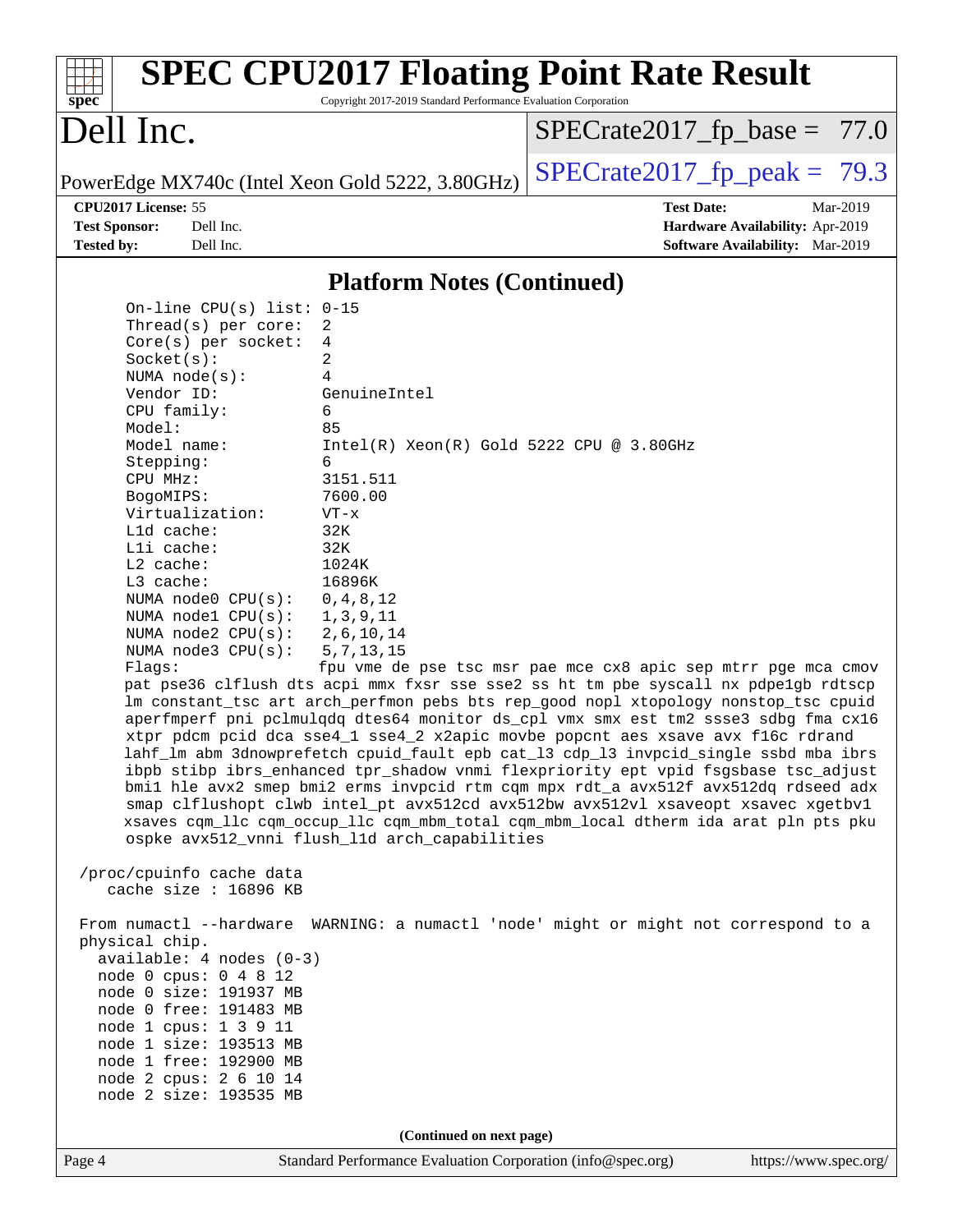| <b>SPEC CPU2017 Floating Point Rate Result</b><br>Copyright 2017-2019 Standard Performance Evaluation Corporation<br>$spec^*$                                                                                                                                                                                                                                                                                                                                                                                                                                                                                                                                                                                                                                                                                                                                                                                                                                                                                                                                                                                                                                                                                                                                                                         |                                                                                                     |
|-------------------------------------------------------------------------------------------------------------------------------------------------------------------------------------------------------------------------------------------------------------------------------------------------------------------------------------------------------------------------------------------------------------------------------------------------------------------------------------------------------------------------------------------------------------------------------------------------------------------------------------------------------------------------------------------------------------------------------------------------------------------------------------------------------------------------------------------------------------------------------------------------------------------------------------------------------------------------------------------------------------------------------------------------------------------------------------------------------------------------------------------------------------------------------------------------------------------------------------------------------------------------------------------------------|-----------------------------------------------------------------------------------------------------|
| Dell Inc.                                                                                                                                                                                                                                                                                                                                                                                                                                                                                                                                                                                                                                                                                                                                                                                                                                                                                                                                                                                                                                                                                                                                                                                                                                                                                             | $SPECrate2017_fp\_base = 77.0$                                                                      |
| PowerEdge MX740c (Intel Xeon Gold 5222, 3.80GHz)                                                                                                                                                                                                                                                                                                                                                                                                                                                                                                                                                                                                                                                                                                                                                                                                                                                                                                                                                                                                                                                                                                                                                                                                                                                      | $SPECrate2017_fp\_peak = 79.3$                                                                      |
| CPU2017 License: 55<br><b>Test Sponsor:</b><br>Dell Inc.<br><b>Tested by:</b><br>Dell Inc.                                                                                                                                                                                                                                                                                                                                                                                                                                                                                                                                                                                                                                                                                                                                                                                                                                                                                                                                                                                                                                                                                                                                                                                                            | <b>Test Date:</b><br>Mar-2019<br>Hardware Availability: Apr-2019<br>Software Availability: Mar-2019 |
| <b>Platform Notes (Continued)</b>                                                                                                                                                                                                                                                                                                                                                                                                                                                                                                                                                                                                                                                                                                                                                                                                                                                                                                                                                                                                                                                                                                                                                                                                                                                                     |                                                                                                     |
| node 2 free: 193111 MB<br>node 3 cpus: 5 7 13 15<br>node 3 size: 193535 MB<br>node 3 free: 193102 MB<br>node distances:<br>$\mathbf{1}$<br>node<br>0<br>2<br>3<br>0:<br>10<br>21 11 21<br>21 10 21 11<br>1:<br>11<br>2:<br>21 10 21<br>3:<br>11 21<br>21<br>10<br>From /proc/meminfo<br>MemTotal:<br>791061788 kB<br>HugePages_Total:<br>0<br>Hugepagesize:<br>2048 kB<br>/usr/bin/lsb release -d<br>Ubuntu 18.04.2 LTS<br>From /etc/*release* /etc/*version*<br>debian_version: buster/sid<br>os-release:<br>NAME="Ubuntu"<br>VERSION="18.04.2 LTS (Bionic Beaver)"<br>ID=ubuntu<br>ID LIKE=debian<br>PRETTY_NAME="Ubuntu 18.04.2 LTS"<br>VERSION_ID="18.04"<br>HOME_URL="https://www.ubuntu.com/"<br>SUPPORT_URL="https://help.ubuntu.com/"<br>uname $-a$ :<br>Linux intel-sut $4.15.0-46$ -generic #49-Ubuntu SMP Wed Feb 6 09:33:07 UTC 2019 x86 64<br>x86_64 x86_64 GNU/Linux<br>Kernel self-reported vulnerability status:<br>CVE-2017-5754 (Meltdown):<br>Not affected<br>CVE-2017-5753 (Spectre variant 1): Mitigation: __user pointer sanitization<br>CVE-2017-5715 (Spectre variant 2): Mitigation: Enhanced IBRS, IBPB<br>run-level 3 Apr 30 15:00<br>SPEC is set to: /home/cpu2017<br>Filesystem<br>Type Size Used Avail Use% Mounted on<br>/dev/sda2<br>ext4 439G<br>20G 398G<br>$5\%$ / |                                                                                                     |
| (Continued on next page)<br>Page 5<br>Standard Performance Evaluation Corporation (info@spec.org)                                                                                                                                                                                                                                                                                                                                                                                                                                                                                                                                                                                                                                                                                                                                                                                                                                                                                                                                                                                                                                                                                                                                                                                                     | https://www.spec.org/                                                                               |
|                                                                                                                                                                                                                                                                                                                                                                                                                                                                                                                                                                                                                                                                                                                                                                                                                                                                                                                                                                                                                                                                                                                                                                                                                                                                                                       |                                                                                                     |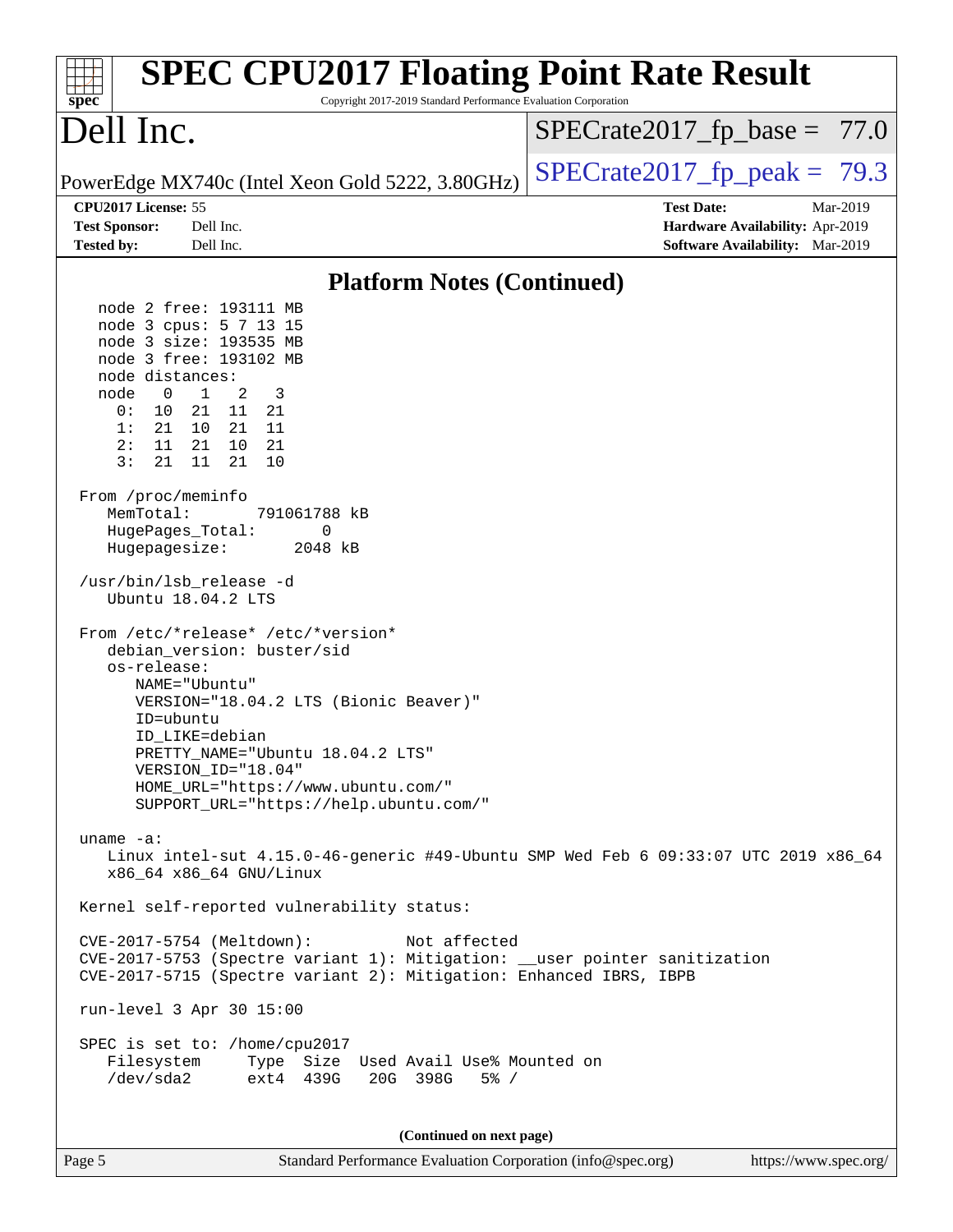| <b>SPEC CPU2017 Floating Point Rate Result</b><br>spec <sup>®</sup>                                                                                                                                                                                                                                                                                                                                                                                                                                                                                                                                     | Copyright 2017-2019 Standard Performance Evaluation Corporation |                                                             |                                                                                       |
|---------------------------------------------------------------------------------------------------------------------------------------------------------------------------------------------------------------------------------------------------------------------------------------------------------------------------------------------------------------------------------------------------------------------------------------------------------------------------------------------------------------------------------------------------------------------------------------------------------|-----------------------------------------------------------------|-------------------------------------------------------------|---------------------------------------------------------------------------------------|
| Dell Inc.                                                                                                                                                                                                                                                                                                                                                                                                                                                                                                                                                                                               |                                                                 | $SPECrate2017_fp\_base = 77.0$                              |                                                                                       |
| PowerEdge MX740c (Intel Xeon Gold 5222, 3.80GHz)                                                                                                                                                                                                                                                                                                                                                                                                                                                                                                                                                        |                                                                 | $SPECrate2017_fp\_peak = 79.3$                              |                                                                                       |
| CPU <sub>2017</sub> License: 55<br><b>Test Sponsor:</b><br>Dell Inc.<br>Dell Inc.<br><b>Tested by:</b>                                                                                                                                                                                                                                                                                                                                                                                                                                                                                                  |                                                                 | <b>Test Date:</b>                                           | Mar-2019<br>Hardware Availability: Apr-2019<br><b>Software Availability:</b> Mar-2019 |
|                                                                                                                                                                                                                                                                                                                                                                                                                                                                                                                                                                                                         | <b>Platform Notes (Continued)</b>                               |                                                             |                                                                                       |
| Additional information from dmidecode follows. WARNING: Use caution when you interpret<br>this section. The 'dmidecode' program reads system data which is "intended to allow<br>hardware to be accurately determined", but the intent may not be met, as there are<br>frequent changes to hardware, firmware, and the "DMTF SMBIOS" standard.<br>BIOS Dell Inc. 2.2.1 02/19/2019<br>Memory:<br>5x 002C00B3002C 36ASF4G72PZ-2G6D1 32 GB 2 rank 2666<br>8x 002C0632002C 36ASF4G72PZ-2G6D1 32 GB 2 rank 2666<br>11x 00AD063200AD HMA84GR7AFR4N-VK 32 GB 2 rank 2666<br>(End of data from sysinfo program) |                                                                 |                                                             |                                                                                       |
|                                                                                                                                                                                                                                                                                                                                                                                                                                                                                                                                                                                                         | <b>Compiler Version Notes</b>                                   |                                                             |                                                                                       |
| 519.1bm_r(base) 538.imagick_r(base, peak) 544.nab_r(base, peak)<br>CC.                                                                                                                                                                                                                                                                                                                                                                                                                                                                                                                                  |                                                                 |                                                             |                                                                                       |
| Intel(R) C Intel(R) 64 Compiler for applications running on Intel(R) 64,<br>Version 19.0.1.144 Build 20181018<br>Copyright (C) 1985-2018 Intel Corporation. All rights reserved.                                                                                                                                                                                                                                                                                                                                                                                                                        |                                                                 |                                                             |                                                                                       |
| $519.1bm_r(peak)$<br>CC                                                                                                                                                                                                                                                                                                                                                                                                                                                                                                                                                                                 |                                                                 | ____________________________                                |                                                                                       |
| Intel(R) C Intel(R) 64 Compiler for applications running on Intel(R) 64,<br>Version 19.0.1.144 Build 20181018<br>Copyright (C) 1985-2018 Intel Corporation. All rights reserved.                                                                                                                                                                                                                                                                                                                                                                                                                        |                                                                 |                                                             |                                                                                       |
| $CXXC 508.namd_r(base) 510.parest_r(base, peak)$<br><u>u dia dia dia dia dia dale dia dia dia 40.</u>                                                                                                                                                                                                                                                                                                                                                                                                                                                                                                   |                                                                 | __________________________________                          |                                                                                       |
| Intel(R) $C++$ Intel(R) 64 Compiler for applications running on Intel(R) 64,<br>Version 19.0.1.144 Build 20181018<br>Copyright (C) 1985-2018 Intel Corporation. All rights reserved.                                                                                                                                                                                                                                                                                                                                                                                                                    |                                                                 |                                                             |                                                                                       |
| $CXXC$ 508. namd $r$ (peak)                                                                                                                                                                                                                                                                                                                                                                                                                                                                                                                                                                             |                                                                 |                                                             |                                                                                       |
| Intel(R) $C++$ Intel(R) 64 Compiler for applications running on Intel(R) 64,<br>Version 19.0.1.144 Build 20181018<br>Copyright (C) 1985-2018 Intel Corporation. All rights reserved.                                                                                                                                                                                                                                                                                                                                                                                                                    |                                                                 |                                                             |                                                                                       |
|                                                                                                                                                                                                                                                                                                                                                                                                                                                                                                                                                                                                         | (Continued on next page)                                        |                                                             |                                                                                       |
| Page 6                                                                                                                                                                                                                                                                                                                                                                                                                                                                                                                                                                                                  |                                                                 | Standard Performance Evaluation Corporation (info@spec.org) | https://www.spec.org/                                                                 |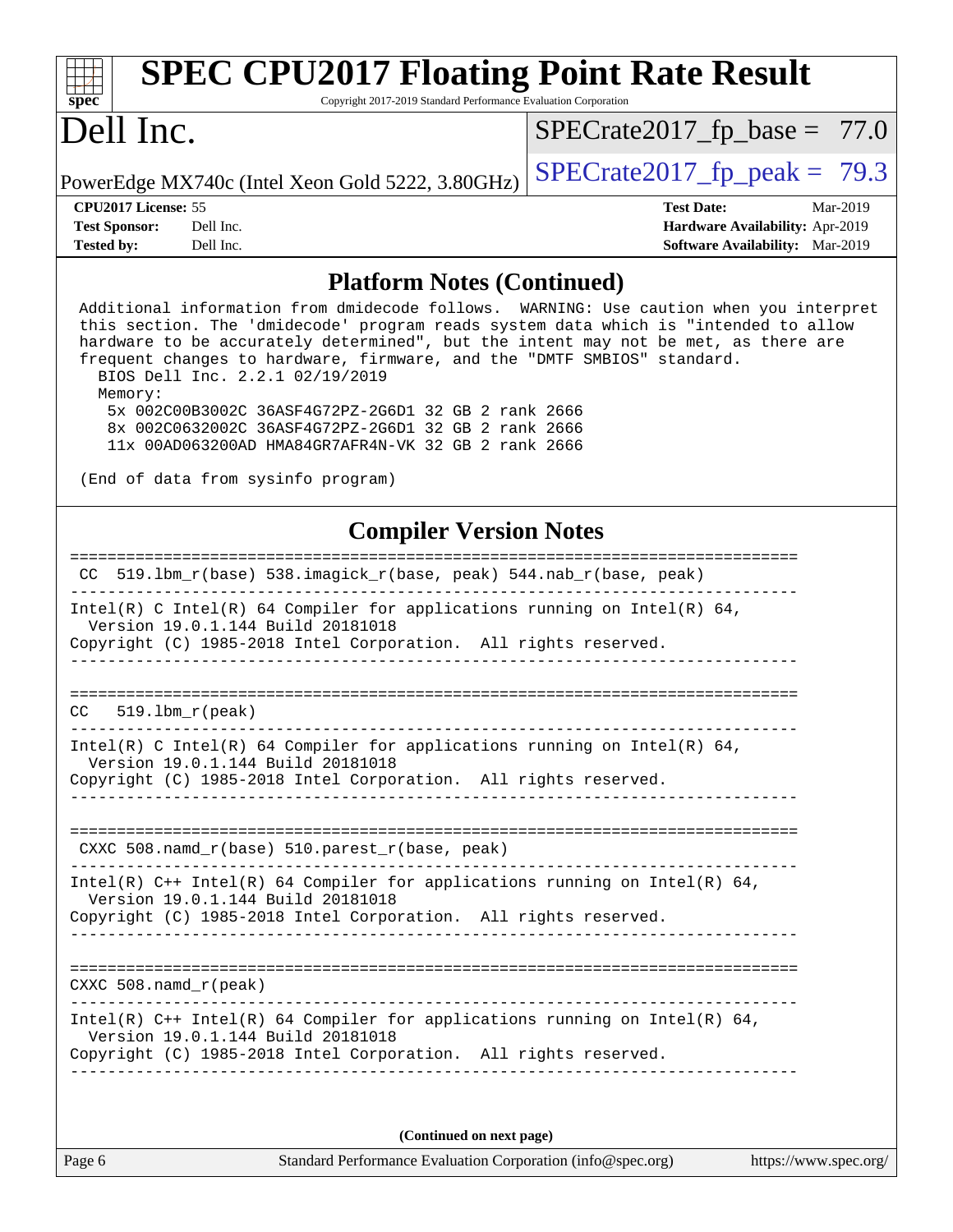| spec <sup>®</sup>                           | <b>SPEC CPU2017 Floating Point Rate Result</b><br>Copyright 2017-2019 Standard Performance Evaluation Corporation                                                                                                                                                                                                                                                                                                                                                                                                                                                    |                                                      |          |
|---------------------------------------------|----------------------------------------------------------------------------------------------------------------------------------------------------------------------------------------------------------------------------------------------------------------------------------------------------------------------------------------------------------------------------------------------------------------------------------------------------------------------------------------------------------------------------------------------------------------------|------------------------------------------------------|----------|
| Dell Inc.                                   |                                                                                                                                                                                                                                                                                                                                                                                                                                                                                                                                                                      | $SPECrate2017_fp\_base = 77.0$                       |          |
|                                             | PowerEdge MX740c (Intel Xeon Gold 5222, 3.80GHz)                                                                                                                                                                                                                                                                                                                                                                                                                                                                                                                     | $SPECrate2017_fp\_peak = 79.3$                       |          |
| CPU2017 License: 55<br><b>Test Sponsor:</b> | Dell Inc.                                                                                                                                                                                                                                                                                                                                                                                                                                                                                                                                                            | <b>Test Date:</b><br>Hardware Availability: Apr-2019 | Mar-2019 |
| <b>Tested by:</b>                           | Dell Inc.                                                                                                                                                                                                                                                                                                                                                                                                                                                                                                                                                            | Software Availability: Mar-2019                      |          |
|                                             | <b>Compiler Version Notes (Continued)</b>                                                                                                                                                                                                                                                                                                                                                                                                                                                                                                                            |                                                      |          |
| CC.                                         | 511.povray_r(base) 526.blender_r(base, peak)                                                                                                                                                                                                                                                                                                                                                                                                                                                                                                                         |                                                      |          |
|                                             | Intel(R) $C++$ Intel(R) 64 Compiler for applications running on Intel(R) 64,<br>Version 19.0.1.144 Build 20181018<br>Copyright (C) 1985-2018 Intel Corporation. All rights reserved.<br>Intel(R) C Intel(R) 64 Compiler for applications running on Intel(R) 64,<br>Version 19.0.1.144 Build 20181018<br>Copyright (C) 1985-2018 Intel Corporation. All rights reserved.                                                                                                                                                                                             |                                                      |          |
| CC.                                         | $511. povray_r (peak)$                                                                                                                                                                                                                                                                                                                                                                                                                                                                                                                                               |                                                      |          |
|                                             | Intel(R) $C++$ Intel(R) 64 Compiler for applications running on Intel(R) 64,<br>Version 19.0.1.144 Build 20181018<br>Copyright (C) 1985-2018 Intel Corporation. All rights reserved.<br>Intel(R) C Intel(R) 64 Compiler for applications running on Intel(R) 64,<br>Version 19.0.1.144 Build 20181018<br>Copyright (C) 1985-2018 Intel Corporation. All rights reserved.                                                                                                                                                                                             |                                                      |          |
| FC.                                         | 507.cactuBSSN_r(base, peak)                                                                                                                                                                                                                                                                                                                                                                                                                                                                                                                                          |                                                      |          |
|                                             | Intel(R) $C++$ Intel(R) 64 Compiler for applications running on Intel(R) 64,<br>Version 19.0.1.144 Build 20181018<br>Copyright (C) 1985-2018 Intel Corporation. All rights reserved.<br>Intel(R) C Intel(R) 64 Compiler for applications running on Intel(R) 64,<br>Version 19.0.1.144 Build 20181018<br>Copyright (C) 1985-2018 Intel Corporation. All rights reserved.<br>$Intel(R)$ Fortran Intel(R) 64 Compiler for applications running on Intel(R)<br>64, Version 19.0.1.144 Build 20181018<br>Copyright (C) 1985-2018 Intel Corporation. All rights reserved. |                                                      |          |
|                                             | FC 503.bwaves_r(base, peak) 549.fotonik3d_r(base, peak) 554.roms_r(base)                                                                                                                                                                                                                                                                                                                                                                                                                                                                                             |                                                      |          |
|                                             | $Intel(R)$ Fortran Intel(R) 64 Compiler for applications running on Intel(R)<br>64, Version 19.0.1.144 Build 20181018<br>Copyright (C) 1985-2018 Intel Corporation. All rights reserved.                                                                                                                                                                                                                                                                                                                                                                             |                                                      |          |
|                                             | $FC$ 554.roms $r$ (peak)                                                                                                                                                                                                                                                                                                                                                                                                                                                                                                                                             |                                                      |          |
|                                             | (Continued on next page)                                                                                                                                                                                                                                                                                                                                                                                                                                                                                                                                             |                                                      |          |
| Page 7                                      | Standard Performance Evaluation Corporation (info@spec.org)                                                                                                                                                                                                                                                                                                                                                                                                                                                                                                          | https://www.spec.org/                                |          |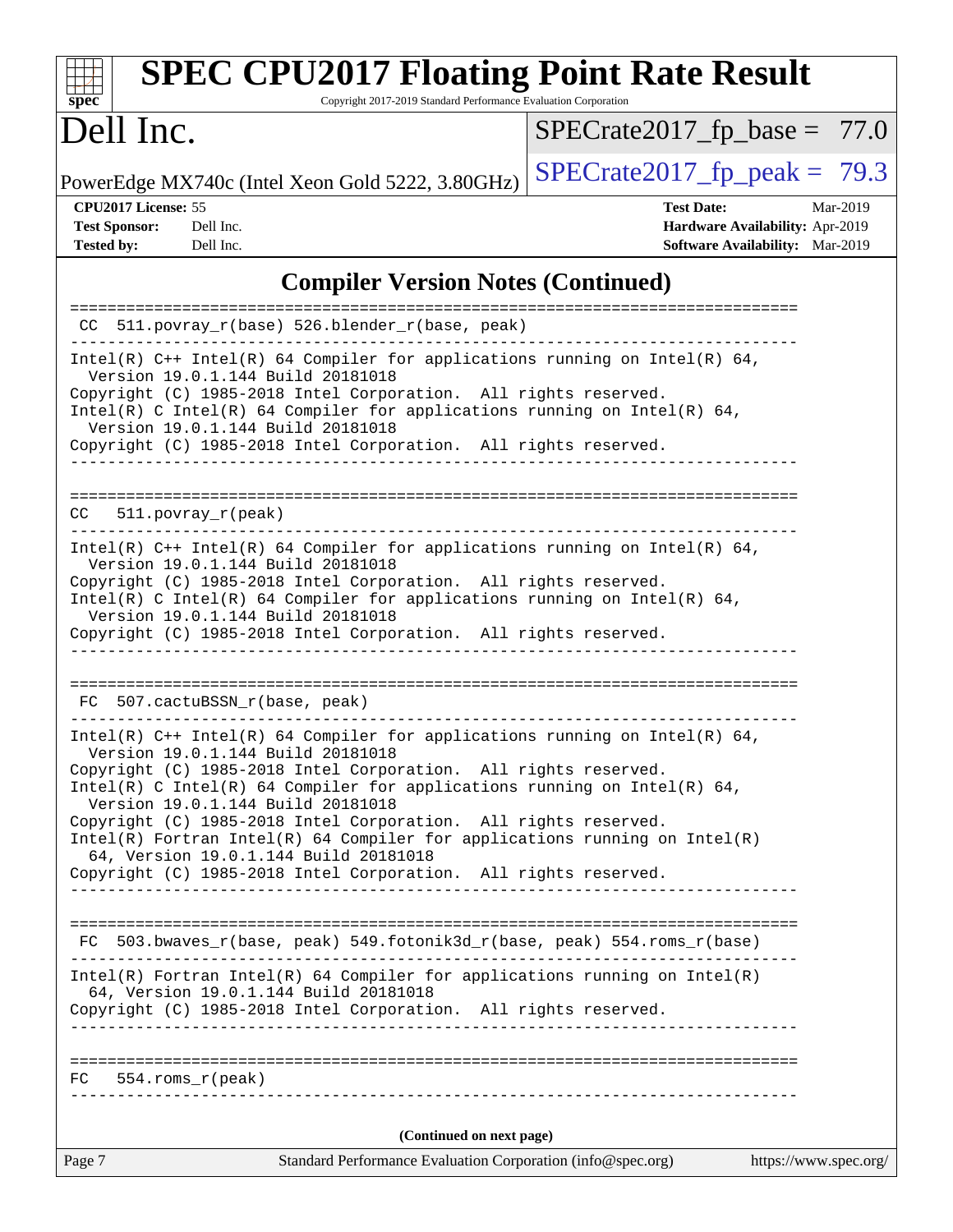| <b>SPEC CPU2017 Floating Point Rate Result</b><br>Copyright 2017-2019 Standard Performance Evaluation Corporation<br>$spec^*$                                                                                                                                                                                                                                                |                                                                                                              |
|------------------------------------------------------------------------------------------------------------------------------------------------------------------------------------------------------------------------------------------------------------------------------------------------------------------------------------------------------------------------------|--------------------------------------------------------------------------------------------------------------|
| Dell Inc.                                                                                                                                                                                                                                                                                                                                                                    | $SPECrate2017_fp\_base = 77.0$                                                                               |
| PowerEdge MX740c (Intel Xeon Gold 5222, 3.80GHz)                                                                                                                                                                                                                                                                                                                             | $SPECTate2017$ fp peak = 79.3                                                                                |
| CPU <sub>2017</sub> License: 55<br><b>Test Sponsor:</b><br>Dell Inc.<br>Dell Inc.<br><b>Tested by:</b>                                                                                                                                                                                                                                                                       | <b>Test Date:</b><br>$Mar-2019$<br>Hardware Availability: Apr-2019<br><b>Software Availability:</b> Mar-2019 |
| <b>Compiler Version Notes (Continued)</b>                                                                                                                                                                                                                                                                                                                                    |                                                                                                              |
| $Intel(R)$ Fortran Intel(R) 64 Compiler for applications running on Intel(R)<br>64, Version 19.0.1.144 Build 20181018<br>Copyright (C) 1985-2018 Intel Corporation. All rights reserved.                                                                                                                                                                                     |                                                                                                              |
| $CC$ 521.wrf_ $r(base)$ 527.cam4_ $r(base)$                                                                                                                                                                                                                                                                                                                                  |                                                                                                              |
| Intel(R) Fortran Intel(R) 64 Compiler for applications running on Intel(R)<br>64, Version 19.0.1.144 Build 20181018<br>Copyright (C) 1985-2018 Intel Corporation. All rights reserved.<br>Intel(R) C Intel(R) 64 Compiler for applications running on Intel(R) 64,<br>Version 19.0.1.144 Build 20181018<br>Copyright (C) 1985-2018 Intel Corporation. All rights reserved.   |                                                                                                              |
| $521.wrf_r(peak) 527.cam4_r(peak)$<br>CC.                                                                                                                                                                                                                                                                                                                                    |                                                                                                              |
| $Intel(R)$ Fortran Intel(R) 64 Compiler for applications running on Intel(R)<br>64, Version 19.0.1.144 Build 20181018<br>Copyright (C) 1985-2018 Intel Corporation. All rights reserved.<br>Intel(R) C Intel(R) 64 Compiler for applications running on Intel(R) 64,<br>Version 19.0.1.144 Build 20181018<br>Copyright (C) 1985-2018 Intel Corporation. All rights reserved. |                                                                                                              |

# **[Base Compiler Invocation](http://www.spec.org/auto/cpu2017/Docs/result-fields.html#BaseCompilerInvocation)**

| C benchmarks:<br>icc -m64 -std=c11                                              |
|---------------------------------------------------------------------------------|
| $C_{++}$ benchmarks:<br>icpc -m64                                               |
| Fortran benchmarks:<br>ifort –m64                                               |
| Benchmarks using both Fortran and C:<br>ifort -m64 icc -m64 -std=c11            |
| Benchmarks using both $C$ and $C_{++}$ :<br>icpc -m64 icc -m64 -std=c11         |
| Benchmarks using Fortran, C, and C++:<br>icpc -m64 icc -m64 -std=c11 ifort -m64 |
|                                                                                 |

Page 8 Standard Performance Evaluation Corporation [\(info@spec.org\)](mailto:info@spec.org) <https://www.spec.org/>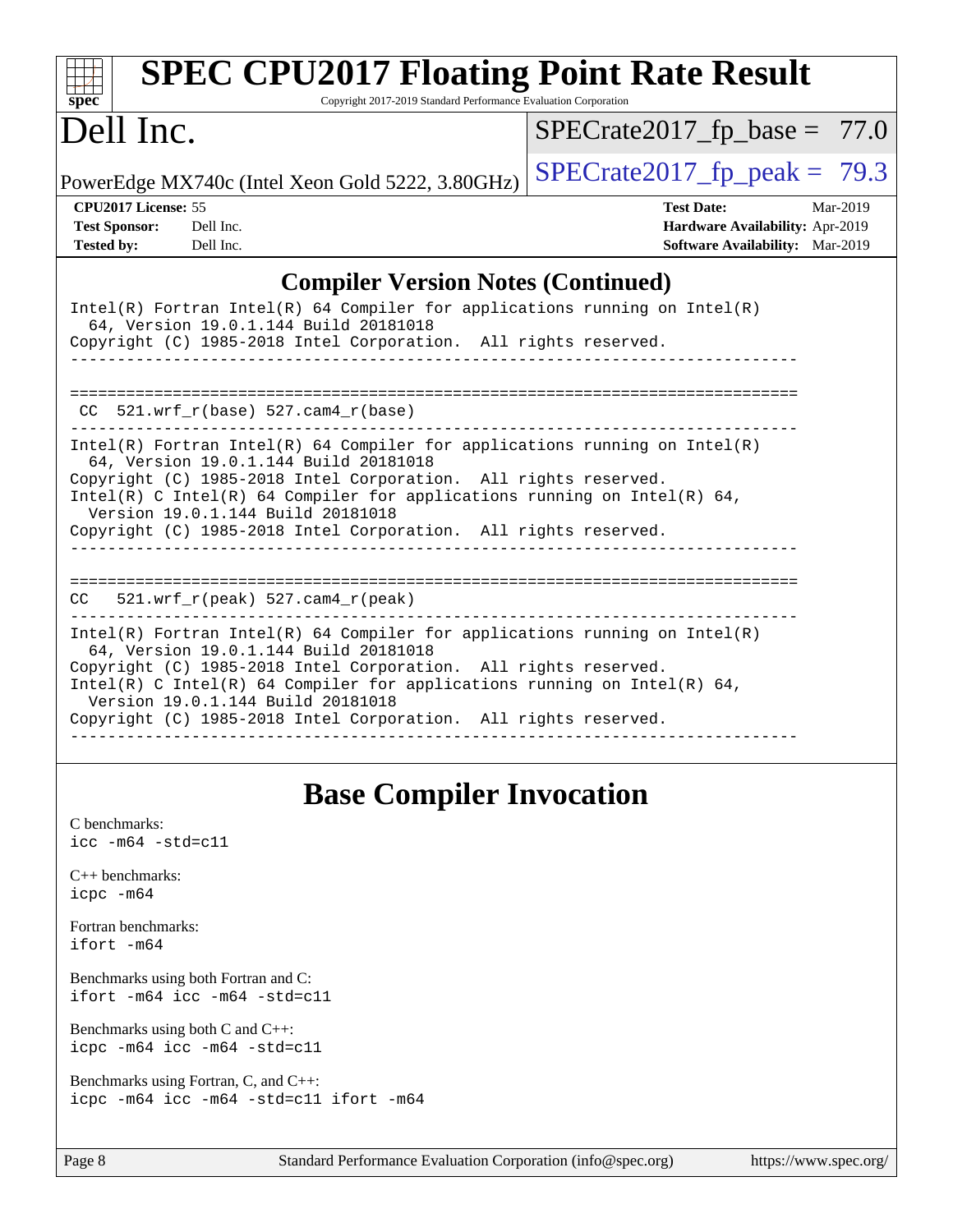| <b>SPEC CPU2017 Floating Point Rate Result</b><br>Copyright 2017-2019 Standard Performance Evaluation Corporation<br>$spec^*$                                                                                                                                                                                                                                                                                                                                                                                                                                                                                                                                                                                                                                                                                                                                                                                                                                                                     |                                                                                                            |
|---------------------------------------------------------------------------------------------------------------------------------------------------------------------------------------------------------------------------------------------------------------------------------------------------------------------------------------------------------------------------------------------------------------------------------------------------------------------------------------------------------------------------------------------------------------------------------------------------------------------------------------------------------------------------------------------------------------------------------------------------------------------------------------------------------------------------------------------------------------------------------------------------------------------------------------------------------------------------------------------------|------------------------------------------------------------------------------------------------------------|
| Dell Inc.                                                                                                                                                                                                                                                                                                                                                                                                                                                                                                                                                                                                                                                                                                                                                                                                                                                                                                                                                                                         | $SPECrate2017_fp\_base = 77.0$                                                                             |
| PowerEdge MX740c (Intel Xeon Gold 5222, 3.80GHz)                                                                                                                                                                                                                                                                                                                                                                                                                                                                                                                                                                                                                                                                                                                                                                                                                                                                                                                                                  | $SPECrate2017_fp\_peak = 79.3$                                                                             |
| CPU2017 License: 55<br><b>Test Sponsor:</b><br>Dell Inc.<br>Dell Inc.<br><b>Tested by:</b>                                                                                                                                                                                                                                                                                                                                                                                                                                                                                                                                                                                                                                                                                                                                                                                                                                                                                                        | <b>Test Date:</b><br>Mar-2019<br>Hardware Availability: Apr-2019<br><b>Software Availability:</b> Mar-2019 |
| <b>Base Portability Flags</b>                                                                                                                                                                                                                                                                                                                                                                                                                                                                                                                                                                                                                                                                                                                                                                                                                                                                                                                                                                     |                                                                                                            |
| 503.bwaves_r: -DSPEC_LP64<br>507.cactuBSSN_r: -DSPEC_LP64<br>508.namd_r: -DSPEC_LP64<br>510.parest_r: -DSPEC_LP64<br>511.povray_r: -DSPEC_LP64<br>519.lbm_r: -DSPEC_LP64<br>521.wrf_r: -DSPEC_LP64 -DSPEC_CASE_FLAG -convert big_endian<br>526.blender_r: -DSPEC_LP64 -DSPEC_LINUX -funsigned-char<br>527.cam4_r: -DSPEC_LP64 -DSPEC_CASE_FLAG<br>538.imagick_r: -DSPEC_LP64<br>544.nab r: -DSPEC LP64<br>549.fotonik3d_r: -DSPEC LP64<br>554.roms_r: -DSPEC_LP64                                                                                                                                                                                                                                                                                                                                                                                                                                                                                                                                 |                                                                                                            |
| <b>Base Optimization Flags</b><br>C benchmarks:<br>-xCORE-AVX2 -ipo -03 -no-prec-div -qopt-prefetch -ffinite-math-only<br>-gopt-mem-layout-trans=4<br>$C_{++}$ benchmarks:<br>-xCORE-AVX2 -ipo -03 -no-prec-div -qopt-prefetch -ffinite-math-only<br>-gopt-mem-layout-trans=4<br>Fortran benchmarks:<br>-xCORE-AVX2 -ipo -03 -no-prec-div -qopt-prefetch -ffinite-math-only<br>-qopt-mem-layout-trans=4 -auto -nostandard-realloc-lhs<br>-align array32byte<br>Benchmarks using both Fortran and C:<br>-xCORE-AVX2 -ipo -03 -no-prec-div -qopt-prefetch -ffinite-math-only<br>-qopt-mem-layout-trans=4 -auto -nostandard-realloc-lhs<br>-align array32byte<br>Benchmarks using both C and C++:<br>-xCORE-AVX2 -ipo -03 -no-prec-div -qopt-prefetch -ffinite-math-only<br>-gopt-mem-layout-trans=4<br>Benchmarks using Fortran, C, and C++:<br>-xCORE-AVX2 -ipo -03 -no-prec-div -qopt-prefetch -ffinite-math-only<br>-qopt-mem-layout-trans=4 -auto -nostandard-realloc-lhs<br>-align array32byte |                                                                                                            |
| Standard Performance Evaluation Corporation (info@spec.org)<br>Page 9                                                                                                                                                                                                                                                                                                                                                                                                                                                                                                                                                                                                                                                                                                                                                                                                                                                                                                                             | https://www.spec.org/                                                                                      |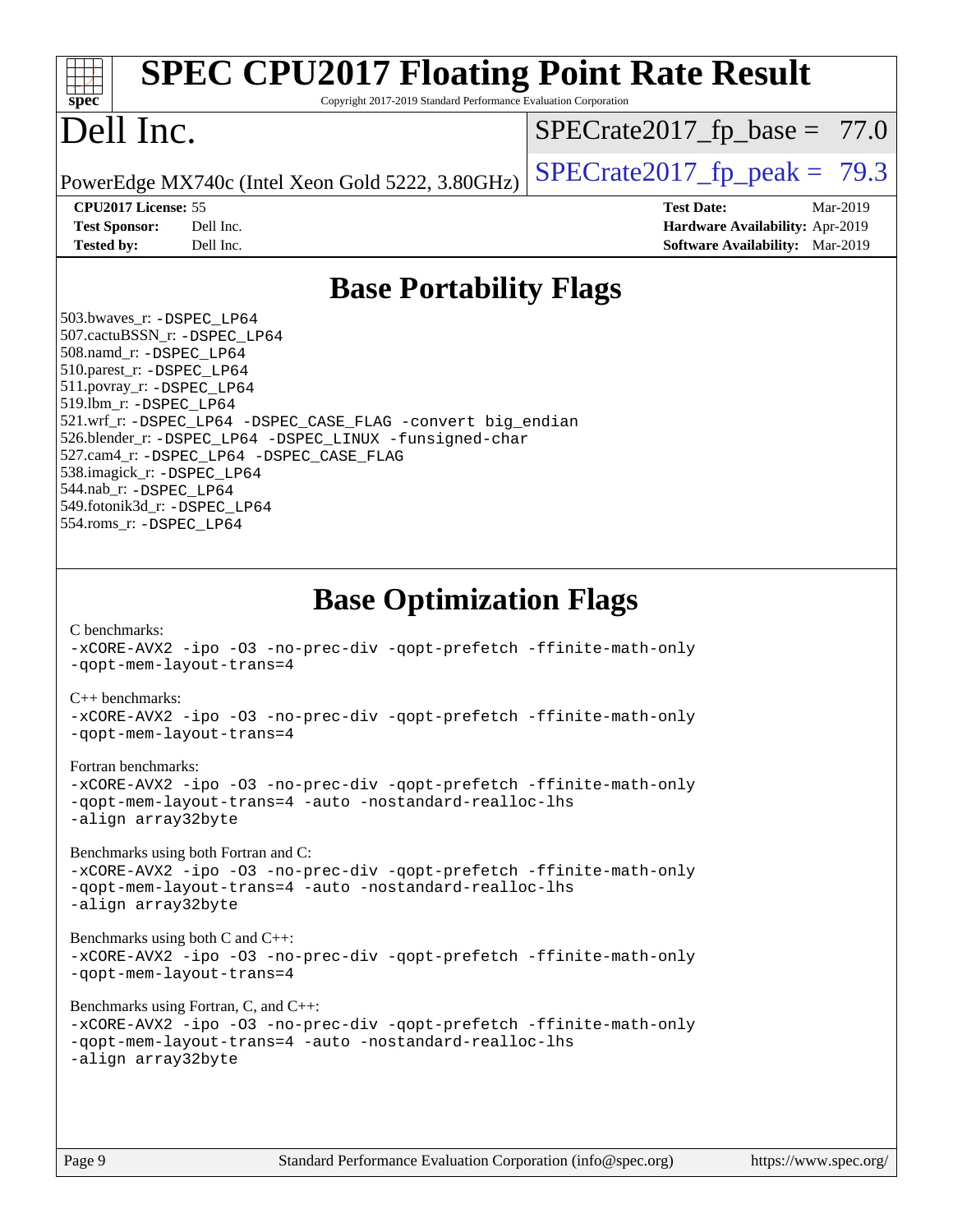| <b>SPEC CPU2017 Floating Point Rate Result</b><br>Copyright 2017-2019 Standard Performance Evaluation Corporation<br>$spec^*$                        |                                                                                                            |
|------------------------------------------------------------------------------------------------------------------------------------------------------|------------------------------------------------------------------------------------------------------------|
| Dell Inc.                                                                                                                                            | $SPECrate2017_fp\_base = 77.0$                                                                             |
| PowerEdge MX740c (Intel Xeon Gold 5222, 3.80GHz)                                                                                                     | $SPECrate2017_fp\_peak = 79.3$                                                                             |
| CPU2017 License: 55<br>Dell Inc.<br><b>Test Sponsor:</b><br><b>Tested by:</b><br>Dell Inc.                                                           | <b>Test Date:</b><br>Mar-2019<br>Hardware Availability: Apr-2019<br><b>Software Availability:</b> Mar-2019 |
| <b>Peak Compiler Invocation</b>                                                                                                                      |                                                                                                            |
| C benchmarks:<br>$\text{icc -m64 -std=c11}$                                                                                                          |                                                                                                            |
| $C_{++}$ benchmarks:<br>icpc -m64                                                                                                                    |                                                                                                            |
| Fortran benchmarks:<br>ifort -m64                                                                                                                    |                                                                                                            |
| Benchmarks using both Fortran and C:<br>ifort -m64 icc -m64 -std=c11                                                                                 |                                                                                                            |
| Benchmarks using both $C$ and $C++$ :<br>icpc -m64 icc -m64 -std=c11                                                                                 |                                                                                                            |
| Benchmarks using Fortran, C, and C++:<br>icpc -m64 icc -m64 -std=c11 ifort -m64                                                                      |                                                                                                            |
| <b>Peak Portability Flags</b><br>Same as Base Portability Flags                                                                                      |                                                                                                            |
| <b>Peak Optimization Flags</b>                                                                                                                       |                                                                                                            |
| C benchmarks:                                                                                                                                        |                                                                                                            |
| $519$ .lbm_r: -prof-gen(pass 1) -prof-use(pass 2) -ipo -xCORE-AVX2 -03<br>-no-prec-div -qopt-prefetch -ffinite-math-only<br>-qopt-mem-layout-trans=4 |                                                                                                            |
| 538.imagick_r: -xCORE-AVX2 -ipo -03 -no-prec-div -qopt-prefetch<br>-ffinite-math-only -gopt-mem-layout-trans=4                                       |                                                                                                            |
| 544.nab_r: Same as 538.imagick_r                                                                                                                     |                                                                                                            |
| $C_{++}$ benchmarks:                                                                                                                                 |                                                                                                            |
| 508.namd_r: -prof-gen(pass 1) -prof-use(pass 2) -ipo -xCORE-AVX2 -03<br>-no-prec-div -qopt-prefetch -ffinite-math-only<br>-gopt-mem-layout-trans=4   |                                                                                                            |

**(Continued on next page)**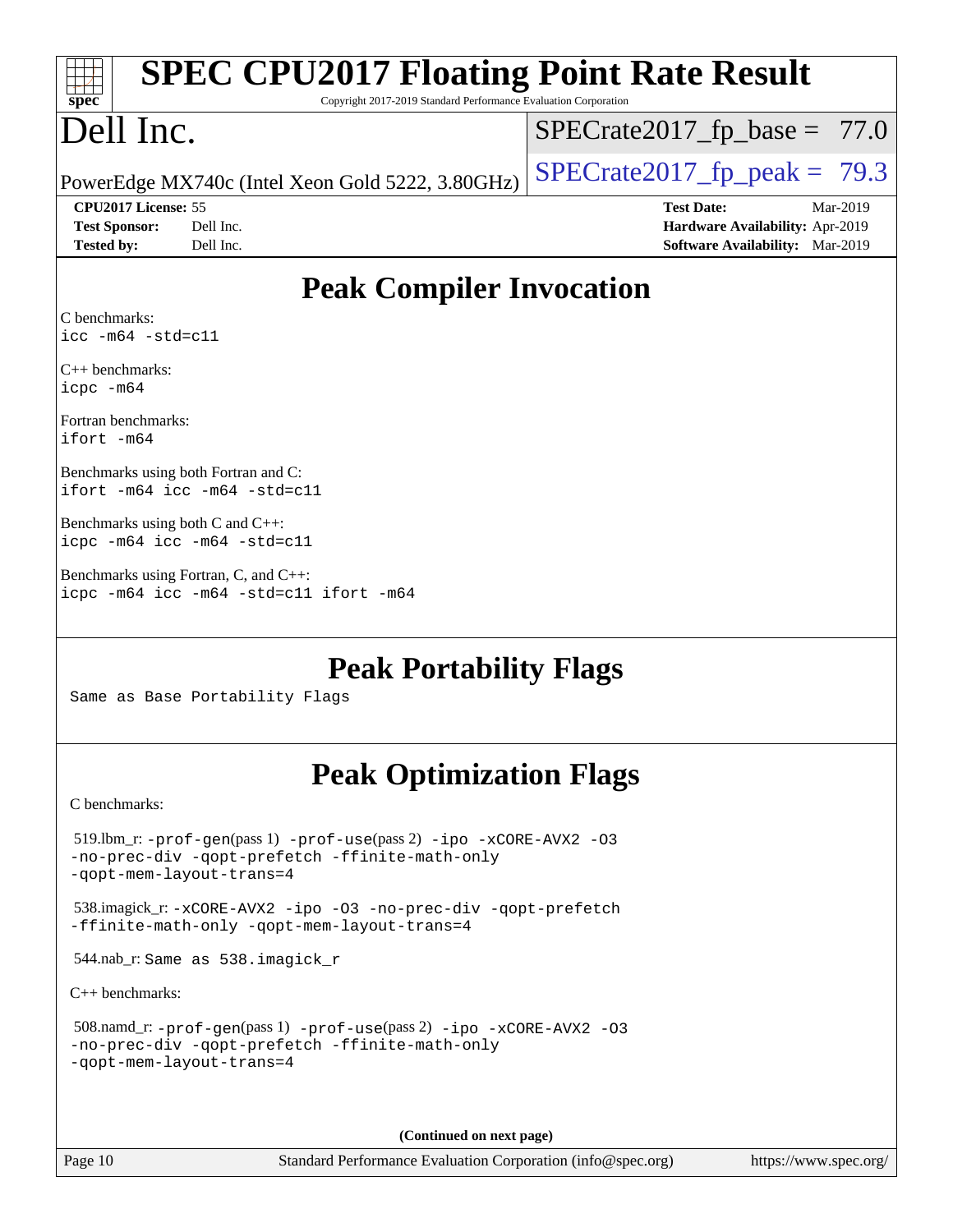

# **[SPEC CPU2017 Floating Point Rate Result](http://www.spec.org/auto/cpu2017/Docs/result-fields.html#SPECCPU2017FloatingPointRateResult)**

Copyright 2017-2019 Standard Performance Evaluation Corporation

# Dell Inc.

 $SPECTate2017_fp\_base = 77.0$ 

PowerEdge MX740c (Intel Xeon Gold 5222, 3.80GHz)  $\left|$  [SPECrate2017\\_fp\\_peak =](http://www.spec.org/auto/cpu2017/Docs/result-fields.html#SPECrate2017fppeak) 79.3

**[CPU2017 License:](http://www.spec.org/auto/cpu2017/Docs/result-fields.html#CPU2017License)** 55 **[Test Date:](http://www.spec.org/auto/cpu2017/Docs/result-fields.html#TestDate)** Mar-2019 **[Test Sponsor:](http://www.spec.org/auto/cpu2017/Docs/result-fields.html#TestSponsor)** Dell Inc. **[Hardware Availability:](http://www.spec.org/auto/cpu2017/Docs/result-fields.html#HardwareAvailability)** Apr-2019 **[Tested by:](http://www.spec.org/auto/cpu2017/Docs/result-fields.html#Testedby)** Dell Inc. **[Software Availability:](http://www.spec.org/auto/cpu2017/Docs/result-fields.html#SoftwareAvailability)** Mar-2019

## **[Peak Optimization Flags \(Continued\)](http://www.spec.org/auto/cpu2017/Docs/result-fields.html#PeakOptimizationFlags)**

 510.parest\_r: [-xCORE-AVX2](http://www.spec.org/cpu2017/results/res2019q3/cpu2017-20190624-15404.flags.html#user_peakCXXOPTIMIZE510_parest_r_f-xCORE-AVX2) [-ipo](http://www.spec.org/cpu2017/results/res2019q3/cpu2017-20190624-15404.flags.html#user_peakCXXOPTIMIZE510_parest_r_f-ipo) [-O3](http://www.spec.org/cpu2017/results/res2019q3/cpu2017-20190624-15404.flags.html#user_peakCXXOPTIMIZE510_parest_r_f-O3) [-no-prec-div](http://www.spec.org/cpu2017/results/res2019q3/cpu2017-20190624-15404.flags.html#user_peakCXXOPTIMIZE510_parest_r_f-no-prec-div) [-qopt-prefetch](http://www.spec.org/cpu2017/results/res2019q3/cpu2017-20190624-15404.flags.html#user_peakCXXOPTIMIZE510_parest_r_f-qopt-prefetch) [-ffinite-math-only](http://www.spec.org/cpu2017/results/res2019q3/cpu2017-20190624-15404.flags.html#user_peakCXXOPTIMIZE510_parest_r_f_finite_math_only_cb91587bd2077682c4b38af759c288ed7c732db004271a9512da14a4f8007909a5f1427ecbf1a0fb78ff2a814402c6114ac565ca162485bbcae155b5e4258871) [-qopt-mem-layout-trans=4](http://www.spec.org/cpu2017/results/res2019q3/cpu2017-20190624-15404.flags.html#user_peakCXXOPTIMIZE510_parest_r_f-qopt-mem-layout-trans_fa39e755916c150a61361b7846f310bcdf6f04e385ef281cadf3647acec3f0ae266d1a1d22d972a7087a248fd4e6ca390a3634700869573d231a252c784941a8) [Fortran benchmarks](http://www.spec.org/auto/cpu2017/Docs/result-fields.html#Fortranbenchmarks): 503.bwaves\_r: [-xCORE-AVX2](http://www.spec.org/cpu2017/results/res2019q3/cpu2017-20190624-15404.flags.html#user_peakFOPTIMIZE503_bwaves_r_f-xCORE-AVX2) [-ipo](http://www.spec.org/cpu2017/results/res2019q3/cpu2017-20190624-15404.flags.html#user_peakFOPTIMIZE503_bwaves_r_f-ipo) [-O3](http://www.spec.org/cpu2017/results/res2019q3/cpu2017-20190624-15404.flags.html#user_peakFOPTIMIZE503_bwaves_r_f-O3) [-no-prec-div](http://www.spec.org/cpu2017/results/res2019q3/cpu2017-20190624-15404.flags.html#user_peakFOPTIMIZE503_bwaves_r_f-no-prec-div) [-qopt-prefetch](http://www.spec.org/cpu2017/results/res2019q3/cpu2017-20190624-15404.flags.html#user_peakFOPTIMIZE503_bwaves_r_f-qopt-prefetch) [-ffinite-math-only](http://www.spec.org/cpu2017/results/res2019q3/cpu2017-20190624-15404.flags.html#user_peakFOPTIMIZE503_bwaves_r_f_finite_math_only_cb91587bd2077682c4b38af759c288ed7c732db004271a9512da14a4f8007909a5f1427ecbf1a0fb78ff2a814402c6114ac565ca162485bbcae155b5e4258871) [-qopt-mem-layout-trans=4](http://www.spec.org/cpu2017/results/res2019q3/cpu2017-20190624-15404.flags.html#user_peakFOPTIMIZE503_bwaves_r_f-qopt-mem-layout-trans_fa39e755916c150a61361b7846f310bcdf6f04e385ef281cadf3647acec3f0ae266d1a1d22d972a7087a248fd4e6ca390a3634700869573d231a252c784941a8) [-auto](http://www.spec.org/cpu2017/results/res2019q3/cpu2017-20190624-15404.flags.html#user_peakFOPTIMIZE503_bwaves_r_f-auto) [-nostandard-realloc-lhs](http://www.spec.org/cpu2017/results/res2019q3/cpu2017-20190624-15404.flags.html#user_peakEXTRA_FOPTIMIZE503_bwaves_r_f_2003_std_realloc_82b4557e90729c0f113870c07e44d33d6f5a304b4f63d4c15d2d0f1fab99f5daaed73bdb9275d9ae411527f28b936061aa8b9c8f2d63842963b95c9dd6426b8a) [-align array32byte](http://www.spec.org/cpu2017/results/res2019q3/cpu2017-20190624-15404.flags.html#user_peakEXTRA_FOPTIMIZE503_bwaves_r_align_array32byte_b982fe038af199962ba9a80c053b8342c548c85b40b8e86eb3cc33dee0d7986a4af373ac2d51c3f7cf710a18d62fdce2948f201cd044323541f22fc0fffc51b6) 549.fotonik3d\_r: Same as 503.bwaves\_r 554.roms\_r: [-prof-gen](http://www.spec.org/cpu2017/results/res2019q3/cpu2017-20190624-15404.flags.html#user_peakPASS1_FFLAGSPASS1_LDFLAGS554_roms_r_prof_gen_5aa4926d6013ddb2a31985c654b3eb18169fc0c6952a63635c234f711e6e63dd76e94ad52365559451ec499a2cdb89e4dc58ba4c67ef54ca681ffbe1461d6b36)(pass 1) [-prof-use](http://www.spec.org/cpu2017/results/res2019q3/cpu2017-20190624-15404.flags.html#user_peakPASS2_FFLAGSPASS2_LDFLAGS554_roms_r_prof_use_1a21ceae95f36a2b53c25747139a6c16ca95bd9def2a207b4f0849963b97e94f5260e30a0c64f4bb623698870e679ca08317ef8150905d41bd88c6f78df73f19)(pass 2) [-ipo](http://www.spec.org/cpu2017/results/res2019q3/cpu2017-20190624-15404.flags.html#user_peakPASS1_FOPTIMIZEPASS2_FOPTIMIZE554_roms_r_f-ipo) [-xCORE-AVX2](http://www.spec.org/cpu2017/results/res2019q3/cpu2017-20190624-15404.flags.html#user_peakPASS2_FOPTIMIZE554_roms_r_f-xCORE-AVX2) [-O3](http://www.spec.org/cpu2017/results/res2019q3/cpu2017-20190624-15404.flags.html#user_peakPASS1_FOPTIMIZEPASS2_FOPTIMIZE554_roms_r_f-O3) [-no-prec-div](http://www.spec.org/cpu2017/results/res2019q3/cpu2017-20190624-15404.flags.html#user_peakPASS1_FOPTIMIZEPASS2_FOPTIMIZE554_roms_r_f-no-prec-div) [-qopt-prefetch](http://www.spec.org/cpu2017/results/res2019q3/cpu2017-20190624-15404.flags.html#user_peakPASS1_FOPTIMIZEPASS2_FOPTIMIZE554_roms_r_f-qopt-prefetch) [-ffinite-math-only](http://www.spec.org/cpu2017/results/res2019q3/cpu2017-20190624-15404.flags.html#user_peakPASS1_FOPTIMIZEPASS2_FOPTIMIZE554_roms_r_f_finite_math_only_cb91587bd2077682c4b38af759c288ed7c732db004271a9512da14a4f8007909a5f1427ecbf1a0fb78ff2a814402c6114ac565ca162485bbcae155b5e4258871) [-qopt-mem-layout-trans=4](http://www.spec.org/cpu2017/results/res2019q3/cpu2017-20190624-15404.flags.html#user_peakPASS1_FOPTIMIZEPASS2_FOPTIMIZE554_roms_r_f-qopt-mem-layout-trans_fa39e755916c150a61361b7846f310bcdf6f04e385ef281cadf3647acec3f0ae266d1a1d22d972a7087a248fd4e6ca390a3634700869573d231a252c784941a8) [-auto](http://www.spec.org/cpu2017/results/res2019q3/cpu2017-20190624-15404.flags.html#user_peakPASS2_FOPTIMIZE554_roms_r_f-auto) [-nostandard-realloc-lhs](http://www.spec.org/cpu2017/results/res2019q3/cpu2017-20190624-15404.flags.html#user_peakEXTRA_FOPTIMIZE554_roms_r_f_2003_std_realloc_82b4557e90729c0f113870c07e44d33d6f5a304b4f63d4c15d2d0f1fab99f5daaed73bdb9275d9ae411527f28b936061aa8b9c8f2d63842963b95c9dd6426b8a) [-align array32byte](http://www.spec.org/cpu2017/results/res2019q3/cpu2017-20190624-15404.flags.html#user_peakEXTRA_FOPTIMIZE554_roms_r_align_array32byte_b982fe038af199962ba9a80c053b8342c548c85b40b8e86eb3cc33dee0d7986a4af373ac2d51c3f7cf710a18d62fdce2948f201cd044323541f22fc0fffc51b6) [Benchmarks using both Fortran and C](http://www.spec.org/auto/cpu2017/Docs/result-fields.html#BenchmarksusingbothFortranandC): [-prof-gen](http://www.spec.org/cpu2017/results/res2019q3/cpu2017-20190624-15404.flags.html#user_CC_FCpeak_prof_gen_5aa4926d6013ddb2a31985c654b3eb18169fc0c6952a63635c234f711e6e63dd76e94ad52365559451ec499a2cdb89e4dc58ba4c67ef54ca681ffbe1461d6b36)(pass 1) [-prof-use](http://www.spec.org/cpu2017/results/res2019q3/cpu2017-20190624-15404.flags.html#user_CC_FCpeak_prof_use_1a21ceae95f36a2b53c25747139a6c16ca95bd9def2a207b4f0849963b97e94f5260e30a0c64f4bb623698870e679ca08317ef8150905d41bd88c6f78df73f19)(pass 2) [-ipo](http://www.spec.org/cpu2017/results/res2019q3/cpu2017-20190624-15404.flags.html#user_CC_FCpeak_f-ipo) [-xCORE-AVX2](http://www.spec.org/cpu2017/results/res2019q3/cpu2017-20190624-15404.flags.html#user_CC_FCpeak_f-xCORE-AVX2) [-O3](http://www.spec.org/cpu2017/results/res2019q3/cpu2017-20190624-15404.flags.html#user_CC_FCpeak_f-O3) [-no-prec-div](http://www.spec.org/cpu2017/results/res2019q3/cpu2017-20190624-15404.flags.html#user_CC_FCpeak_f-no-prec-div) [-qopt-prefetch](http://www.spec.org/cpu2017/results/res2019q3/cpu2017-20190624-15404.flags.html#user_CC_FCpeak_f-qopt-prefetch) [-ffinite-math-only](http://www.spec.org/cpu2017/results/res2019q3/cpu2017-20190624-15404.flags.html#user_CC_FCpeak_f_finite_math_only_cb91587bd2077682c4b38af759c288ed7c732db004271a9512da14a4f8007909a5f1427ecbf1a0fb78ff2a814402c6114ac565ca162485bbcae155b5e4258871) [-qopt-mem-layout-trans=4](http://www.spec.org/cpu2017/results/res2019q3/cpu2017-20190624-15404.flags.html#user_CC_FCpeak_f-qopt-mem-layout-trans_fa39e755916c150a61361b7846f310bcdf6f04e385ef281cadf3647acec3f0ae266d1a1d22d972a7087a248fd4e6ca390a3634700869573d231a252c784941a8) [-auto](http://www.spec.org/cpu2017/results/res2019q3/cpu2017-20190624-15404.flags.html#user_CC_FCpeak_f-auto) [-nostandard-realloc-lhs](http://www.spec.org/cpu2017/results/res2019q3/cpu2017-20190624-15404.flags.html#user_CC_FCpeak_f_2003_std_realloc_82b4557e90729c0f113870c07e44d33d6f5a304b4f63d4c15d2d0f1fab99f5daaed73bdb9275d9ae411527f28b936061aa8b9c8f2d63842963b95c9dd6426b8a) [-align array32byte](http://www.spec.org/cpu2017/results/res2019q3/cpu2017-20190624-15404.flags.html#user_CC_FCpeak_align_array32byte_b982fe038af199962ba9a80c053b8342c548c85b40b8e86eb3cc33dee0d7986a4af373ac2d51c3f7cf710a18d62fdce2948f201cd044323541f22fc0fffc51b6) [Benchmarks using both C and C++](http://www.spec.org/auto/cpu2017/Docs/result-fields.html#BenchmarksusingbothCandCXX): 511.povray\_r: [-prof-gen](http://www.spec.org/cpu2017/results/res2019q3/cpu2017-20190624-15404.flags.html#user_peakPASS1_CFLAGSPASS1_CXXFLAGSPASS1_LDFLAGS511_povray_r_prof_gen_5aa4926d6013ddb2a31985c654b3eb18169fc0c6952a63635c234f711e6e63dd76e94ad52365559451ec499a2cdb89e4dc58ba4c67ef54ca681ffbe1461d6b36)(pass 1) [-prof-use](http://www.spec.org/cpu2017/results/res2019q3/cpu2017-20190624-15404.flags.html#user_peakPASS2_CFLAGSPASS2_CXXFLAGSPASS2_LDFLAGS511_povray_r_prof_use_1a21ceae95f36a2b53c25747139a6c16ca95bd9def2a207b4f0849963b97e94f5260e30a0c64f4bb623698870e679ca08317ef8150905d41bd88c6f78df73f19)(pass 2) [-ipo](http://www.spec.org/cpu2017/results/res2019q3/cpu2017-20190624-15404.flags.html#user_peakPASS1_COPTIMIZEPASS1_CXXOPTIMIZEPASS2_COPTIMIZEPASS2_CXXOPTIMIZE511_povray_r_f-ipo) [-xCORE-AVX2](http://www.spec.org/cpu2017/results/res2019q3/cpu2017-20190624-15404.flags.html#user_peakPASS2_COPTIMIZEPASS2_CXXOPTIMIZE511_povray_r_f-xCORE-AVX2) [-O3](http://www.spec.org/cpu2017/results/res2019q3/cpu2017-20190624-15404.flags.html#user_peakPASS1_COPTIMIZEPASS1_CXXOPTIMIZEPASS2_COPTIMIZEPASS2_CXXOPTIMIZE511_povray_r_f-O3) [-no-prec-div](http://www.spec.org/cpu2017/results/res2019q3/cpu2017-20190624-15404.flags.html#user_peakPASS1_COPTIMIZEPASS1_CXXOPTIMIZEPASS2_COPTIMIZEPASS2_CXXOPTIMIZE511_povray_r_f-no-prec-div) [-qopt-prefetch](http://www.spec.org/cpu2017/results/res2019q3/cpu2017-20190624-15404.flags.html#user_peakPASS1_COPTIMIZEPASS1_CXXOPTIMIZEPASS2_COPTIMIZEPASS2_CXXOPTIMIZE511_povray_r_f-qopt-prefetch) [-ffinite-math-only](http://www.spec.org/cpu2017/results/res2019q3/cpu2017-20190624-15404.flags.html#user_peakPASS1_COPTIMIZEPASS1_CXXOPTIMIZEPASS2_COPTIMIZEPASS2_CXXOPTIMIZE511_povray_r_f_finite_math_only_cb91587bd2077682c4b38af759c288ed7c732db004271a9512da14a4f8007909a5f1427ecbf1a0fb78ff2a814402c6114ac565ca162485bbcae155b5e4258871) [-qopt-mem-layout-trans=4](http://www.spec.org/cpu2017/results/res2019q3/cpu2017-20190624-15404.flags.html#user_peakPASS1_COPTIMIZEPASS1_CXXOPTIMIZEPASS2_COPTIMIZEPASS2_CXXOPTIMIZE511_povray_r_f-qopt-mem-layout-trans_fa39e755916c150a61361b7846f310bcdf6f04e385ef281cadf3647acec3f0ae266d1a1d22d972a7087a248fd4e6ca390a3634700869573d231a252c784941a8) 526.blender\_r: [-xCORE-AVX2](http://www.spec.org/cpu2017/results/res2019q3/cpu2017-20190624-15404.flags.html#user_peakCOPTIMIZECXXOPTIMIZE526_blender_r_f-xCORE-AVX2) [-ipo](http://www.spec.org/cpu2017/results/res2019q3/cpu2017-20190624-15404.flags.html#user_peakCOPTIMIZECXXOPTIMIZE526_blender_r_f-ipo) [-O3](http://www.spec.org/cpu2017/results/res2019q3/cpu2017-20190624-15404.flags.html#user_peakCOPTIMIZECXXOPTIMIZE526_blender_r_f-O3) [-no-prec-div](http://www.spec.org/cpu2017/results/res2019q3/cpu2017-20190624-15404.flags.html#user_peakCOPTIMIZECXXOPTIMIZE526_blender_r_f-no-prec-div) [-qopt-prefetch](http://www.spec.org/cpu2017/results/res2019q3/cpu2017-20190624-15404.flags.html#user_peakCOPTIMIZECXXOPTIMIZE526_blender_r_f-qopt-prefetch) [-ffinite-math-only](http://www.spec.org/cpu2017/results/res2019q3/cpu2017-20190624-15404.flags.html#user_peakCOPTIMIZECXXOPTIMIZE526_blender_r_f_finite_math_only_cb91587bd2077682c4b38af759c288ed7c732db004271a9512da14a4f8007909a5f1427ecbf1a0fb78ff2a814402c6114ac565ca162485bbcae155b5e4258871) [-qopt-mem-layout-trans=4](http://www.spec.org/cpu2017/results/res2019q3/cpu2017-20190624-15404.flags.html#user_peakCOPTIMIZECXXOPTIMIZE526_blender_r_f-qopt-mem-layout-trans_fa39e755916c150a61361b7846f310bcdf6f04e385ef281cadf3647acec3f0ae266d1a1d22d972a7087a248fd4e6ca390a3634700869573d231a252c784941a8) [Benchmarks using Fortran, C, and C++:](http://www.spec.org/auto/cpu2017/Docs/result-fields.html#BenchmarksusingFortranCandCXX) [-xCORE-AVX2](http://www.spec.org/cpu2017/results/res2019q3/cpu2017-20190624-15404.flags.html#user_CC_CXX_FCpeak_f-xCORE-AVX2) [-ipo](http://www.spec.org/cpu2017/results/res2019q3/cpu2017-20190624-15404.flags.html#user_CC_CXX_FCpeak_f-ipo) [-O3](http://www.spec.org/cpu2017/results/res2019q3/cpu2017-20190624-15404.flags.html#user_CC_CXX_FCpeak_f-O3) [-no-prec-div](http://www.spec.org/cpu2017/results/res2019q3/cpu2017-20190624-15404.flags.html#user_CC_CXX_FCpeak_f-no-prec-div) [-qopt-prefetch](http://www.spec.org/cpu2017/results/res2019q3/cpu2017-20190624-15404.flags.html#user_CC_CXX_FCpeak_f-qopt-prefetch) [-ffinite-math-only](http://www.spec.org/cpu2017/results/res2019q3/cpu2017-20190624-15404.flags.html#user_CC_CXX_FCpeak_f_finite_math_only_cb91587bd2077682c4b38af759c288ed7c732db004271a9512da14a4f8007909a5f1427ecbf1a0fb78ff2a814402c6114ac565ca162485bbcae155b5e4258871) [-qopt-mem-layout-trans=4](http://www.spec.org/cpu2017/results/res2019q3/cpu2017-20190624-15404.flags.html#user_CC_CXX_FCpeak_f-qopt-mem-layout-trans_fa39e755916c150a61361b7846f310bcdf6f04e385ef281cadf3647acec3f0ae266d1a1d22d972a7087a248fd4e6ca390a3634700869573d231a252c784941a8) [-auto](http://www.spec.org/cpu2017/results/res2019q3/cpu2017-20190624-15404.flags.html#user_CC_CXX_FCpeak_f-auto) [-nostandard-realloc-lhs](http://www.spec.org/cpu2017/results/res2019q3/cpu2017-20190624-15404.flags.html#user_CC_CXX_FCpeak_f_2003_std_realloc_82b4557e90729c0f113870c07e44d33d6f5a304b4f63d4c15d2d0f1fab99f5daaed73bdb9275d9ae411527f28b936061aa8b9c8f2d63842963b95c9dd6426b8a) [-align array32byte](http://www.spec.org/cpu2017/results/res2019q3/cpu2017-20190624-15404.flags.html#user_CC_CXX_FCpeak_align_array32byte_b982fe038af199962ba9a80c053b8342c548c85b40b8e86eb3cc33dee0d7986a4af373ac2d51c3f7cf710a18d62fdce2948f201cd044323541f22fc0fffc51b6) The flags files that were used to format this result can be browsed at <http://www.spec.org/cpu2017/flags/Intel-ic18.0-official-linux64.2019-04-02.html> <http://www.spec.org/cpu2017/flags/Dell-Platform-Flags-PowerEdge14G-revE2.html> You can also download the XML flags sources by saving the following links: <http://www.spec.org/cpu2017/flags/Intel-ic18.0-official-linux64.2019-04-02.xml> <http://www.spec.org/cpu2017/flags/Dell-Platform-Flags-PowerEdge14G-revE2.xml>